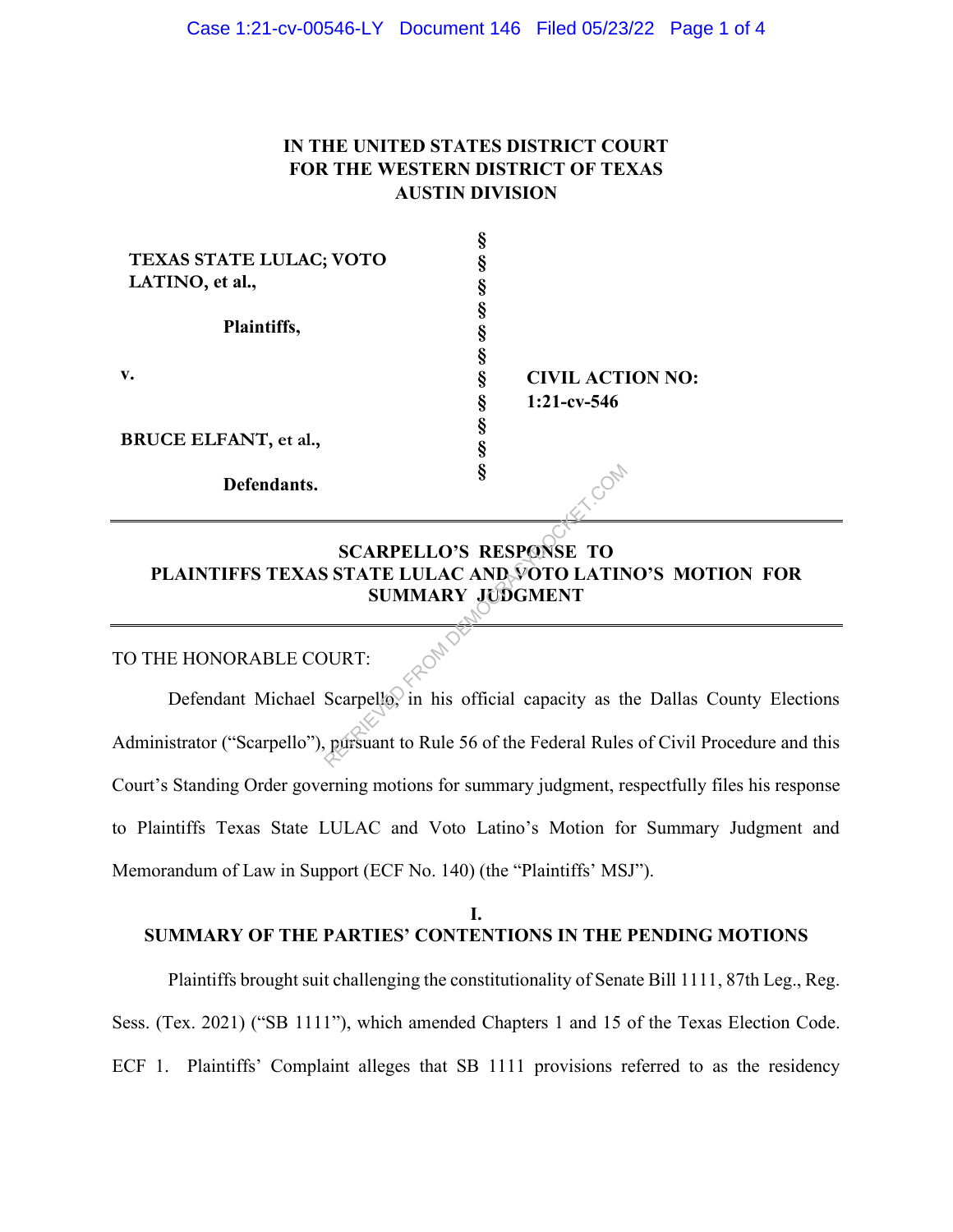#### Case 1:21-cv-00546-LY Document 146 Filed 05/23/22 Page 2 of 4

provisions,<sup>1</sup> temporary relocation provisions,<sup>2</sup> and post office provisions<sup>3</sup> violate the First, Fourteenth, and Twenty-Sixth Amendments to the United States Constitution. Specifically, Plaintiffs alleges that, "SB 1111 infringes on the rights to free speech and expression in violation of the First Amendment (Count I), unduly burdens the right to vote in violation of the First and Fourteenth Amendments (Count II), and denies or abridges the right to vote on account of age in violation of the Twenty-Sixth Amendment (Count III)." ECF 140, at pp. 13-14.

Plaintiff moves for summary judgment on Counts I, II, and III of the Complaint, and asks the Court to enjoin enforcement of Texas Election Code, Sections 1.015(b), (f), 15.051(a), 15.052(b), 15.053(a), 15.054(a). ECF 140. Intervenor-Defendant Ken Paxton also moves for summary judgment on the grounds that Plaintiffs lack standing and, further, that: 1) Section 1.015(b) does not violate the First Amendment; 2) any burden that exists in Sections 1.015(b) and (f), and § 15.051(a), is minimal and, outweighed by the State's interests; and 3) SB 1111 does not violate the Twenty-Sixth Amendment. 4(a). ECF 140. Intervenor-Detendant W<br>grounds that Plaintiffs lack standing an<br>expected by the State's intervenent<br>and and, outweighed by the State's intervenent<br>mendment.<br>ary judgment against Defendant Scarpel<br>that the vi

Plaintiff seeks summary judgment against Defendant Scarpello and the other Defendants. Defendant Scarpello denies that he violates the law in conducting the activities of the Dallas County Elections Administrator. Defendant. ECF 131, at ¶¶ 11, 14, 55, 64, 78.

<sup>&</sup>lt;sup>1</sup> SB 1111  $\frac{1}{2}$  1 (amending Tex. Elec. Code  $\frac{1}{2}$  1.015(b)).

<sup>&</sup>lt;sup>2</sup> SB 1111  $\S$  1 (adding Tex. Elec. Code  $\S$  1.015(f))

<sup>&</sup>lt;sup>3</sup> SB 1111 §§ 2, 4, and 5 (amending Tex. Elec. Code §§ 15.051(a) and 15.053(a) and adding Tex. Elec. Code § 15.054)(a).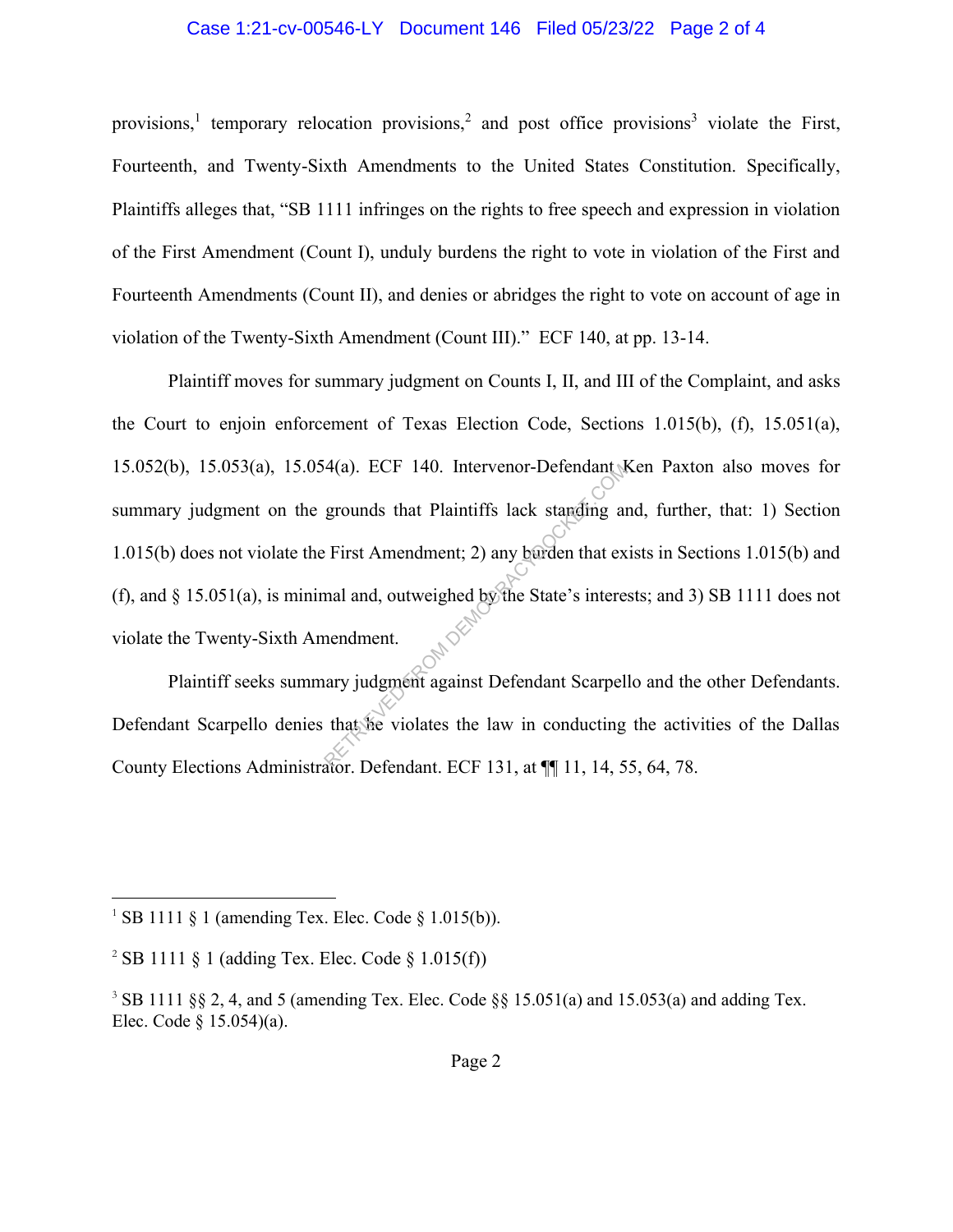### **II. RESPONSE**

Defendant Scarpello is not empowered or authorized to change Texas law passed by the Legislature and signed by the Governor. Defendant Scarpello's position has always been that the Dallas County Elections Administrator's office desires to comply with federal and state law and the law as determined by this Court or upon appellate review. Thus, Defendant Scarpello takes no position on the competing claims and positions advanced in the pending summary judgment motions. Defendant Scarpello believes that the competing summary judgment motions sufficiently present the legal issues that the Court must resolve. Accordingly, Defendant Scarpello respectfully declines to proffer his own brief, as it would not assist the Court in its task of determining the pure issues of law at issue in Plaintiffs' summary judgment motion or in the competing summary judgment motions, but would instead serve only to increase the costs of litigation to all parties. O in Complete Rom DEMOCRA